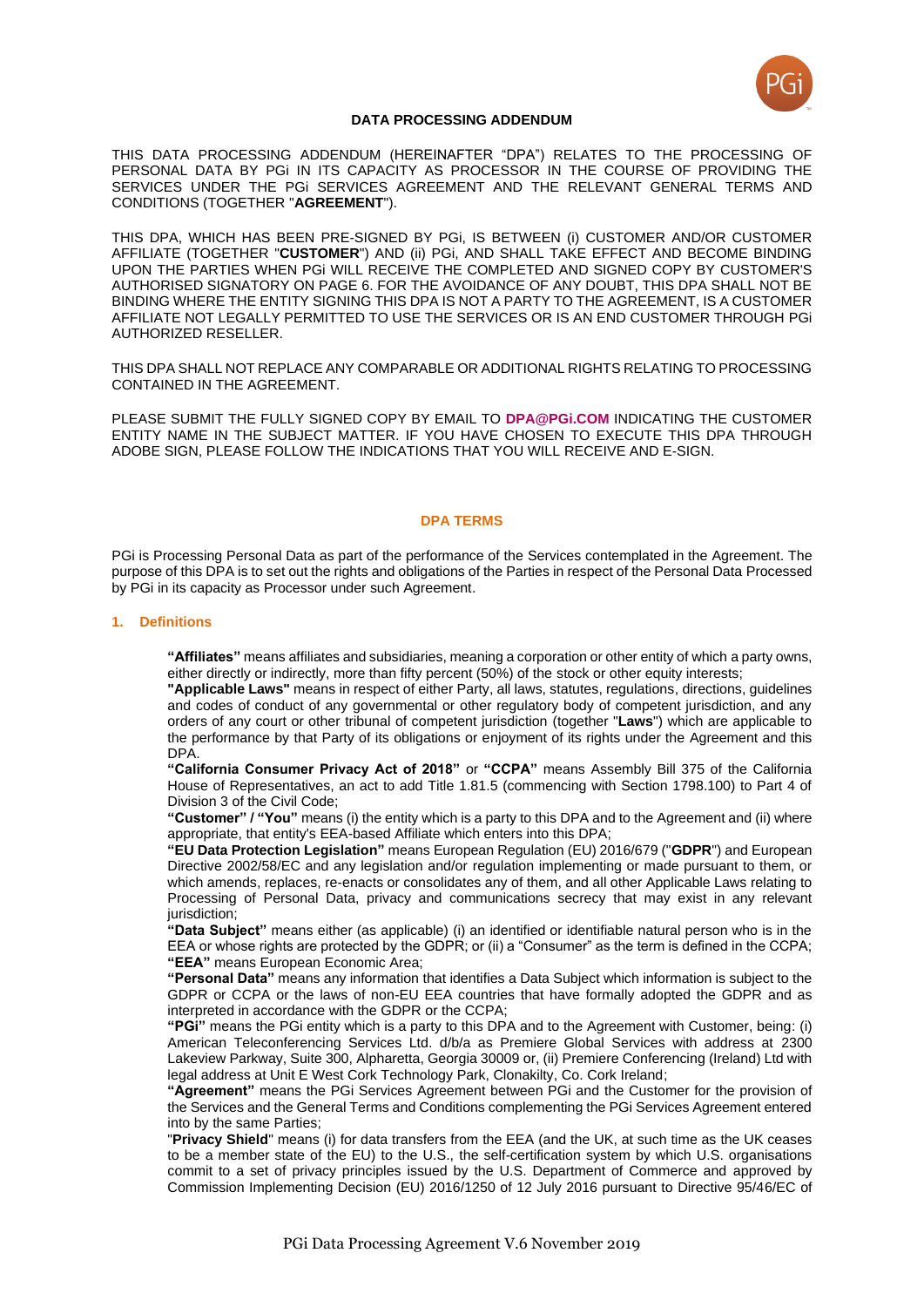

the European Parliament and of the Council on the adequacy of the protection provided by the EU-U.S. Privacy Shield; and (ii) for data transfers from Switzerland to the U.S., the self-certification system by which U.S. organisations commit to a set of privacy principles issued by the U.S. Department of Commerce and approved by the Swiss Federal Data Protection and Information Commissioner.

**"Services"** means the PGi service offering provided by PGi to Customer under the Agreement;

**"Standard Contractual Clauses**" means the standard contractual clauses in the form adopted by Commission Decision 2010/87/EU of 5 February 2010 on standard contractual clauses for the transfer of personal data to processors established in third countries under Directive 95/46/EC of the European Parliament and of the Council, executed by (i) Customer and (ii) American Teleconferencing Services Ltd. d/b/a as Premiere Global Services and appended to this DPA as Annex A.;

**"Sub-processor"** means any Processor engaged by PGi.

"**Supervisory Authority"** means either (as applicable): (i) an independent public authority which is established by an EU Member State pursuant to Article 51 of the GDPR; or (ii) the California Attorney General.

The terms "Controller", "Processor", "Process", "Processing", "Personal Data Breach" and "Special Categories of Personal Data" shall be interpreted in accordance with the GDPR.

## **2. Processor's obligations**

a. The table below sets out the details of the Processing of Personal Data by PGi in its capacity as Processor:

| <b>Required details</b>                                        | <b>Description</b>                                                                                                                                                                                                                                                                                                                 |
|----------------------------------------------------------------|------------------------------------------------------------------------------------------------------------------------------------------------------------------------------------------------------------------------------------------------------------------------------------------------------------------------------------|
| Subject-matter of Processing                                   | Provision of the Services to the Customer in accordance with the<br>Agreement.                                                                                                                                                                                                                                                     |
| Nature and purpose of<br>Processing (Processing<br>operations) | • Processing for the purposes of providing audio, video and web<br>conferencing and webcasting services: retrieval, access,<br>transmission, recording, storage and deletion.<br>• Processing for the purposes of providing UCaaS services:<br>transmission.                                                                       |
| Categories of Data Subjects                                    | • Subscribers to PGi services around the globe, Customer<br>employees, agents or contractors;<br>• Counterparties conducting video, web and/or audio conferences<br>with the aforementioned Data Subjects;<br>• Individuals identified in discussions, documents and electronic<br>media disclosed during the use of the Services. |
| <b>Types of Personal Data</b>                                  | · Business contact details (such as name, email-address, phone<br>number, postal address), IP address; telephone access number;<br>PIN code, the content of audio and video conference calls.<br>It is not anticipated that Special Categories of Personal Data will be<br>Processed by PGi.                                       |
| Duration of Processing                                         | For as long as PGi Processes Personal Data in its capacity as<br>Processor under the Agreement.                                                                                                                                                                                                                                    |

- b. PGi agrees that, in so far as Customer is the Controller for PGi's Processing activities, PGi shall:
	- i. Process Personal Data (and transfer Personal Data) only in accordance with Customer´s written instructions and in order to perform its obligations under the Agreement and not Process any Personal Data for any other purpose, unless required to do so by Applicable Laws to which PGi is subject; in such case. PGi will inform Customer of that legal requirement before Processing, unless that Law prohibits such information on important grounds of public interest. This DPA and the Agreement are Customer's complete and final instructions to PGi for the Processing of Personal Data under this DPA and, if applicable, the Standard Contractual Clauses. Any additional or alternate instructions must be agreed upon, and may be charged for, separately. The Customer accepts that the following all amount to instructions by the Customer to Process Personal Data: (a) Processing in accordance with the Agreement and applicable order form(s) or statement(s) of work; (b) Processing initiated by users of the Services and (c) using and/or disclosing Personal Data to respond to a Data Subject or Supervisory Authority' s requests as required by law. PGi shall immediately inform the Customer if, in its opinion, an instruction from Customer infringes the GDPR or other European Union ("EU") or Member State data protection provision;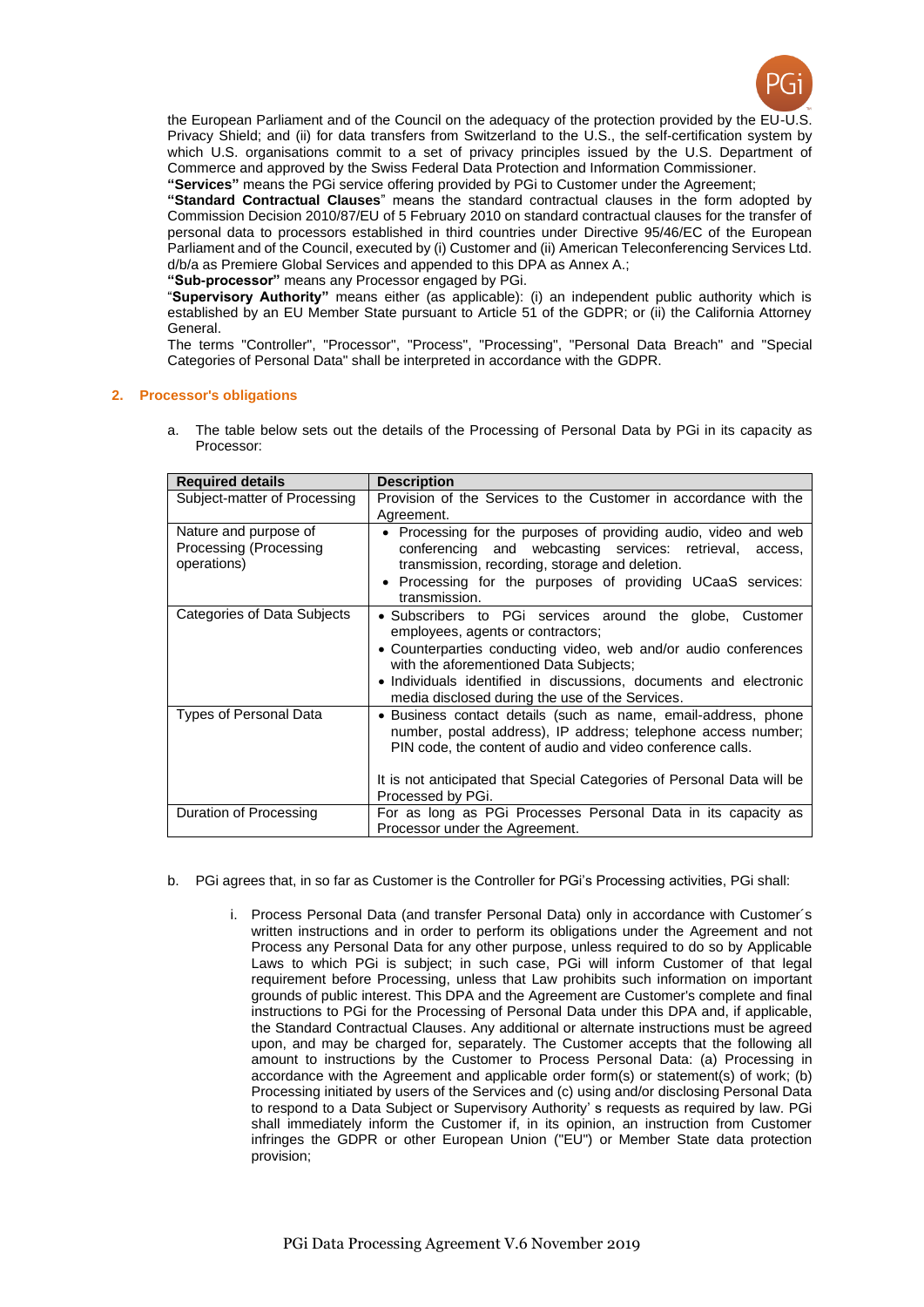

- ii. not disclose any Personal Data supplied by Customer to any other third party (other than as may be strictly necessary in the provision of the Services) without Customer´s prior written consent (such consent to not be unreasonably withheld or delayed), except where PGi is required by Applicable Laws to make such disclosure;
- iii. take all appropriate technological, physical and organisational measures to ensure a level of security of the Personal Data, appropriate to the risk, as those are set out in Annex B;
- iv. ensure that persons authorised to Process Personal Data have committed to confidentiality obligations or are under an appropriate statutory obligation of confidentiality;
- v. notify the Customer, without undue delay, if PGi becomes aware of a Personal Data Breach and assist the Customer in meeting its obligations under articles 33 and 34 of the GDPR;
- vi. taking into account the nature of the Processing and the information available to PGi, assist the Customer in ensuring compliance with the Customer's obligations pursuant to articles 32 to 36 of the GDPR (to ensure a level of security of the Personal Data appropriate to the risk and, where applicable, to notify Personal Data Breaches to the Supervisory Authority/Data Subjects, to carry out data protection impact assessments and to consult the Supervisory Authority prior to Processing) and under CCPA;
- vii. provide to the Customer reasonable assistance including by such technical and organisational measures, insofar as is possible, to comply with its obligations pursuant to articles 12 to 23 of the GDPR including any Data Subject access request and to respond to requests to exercise Data Subject rights under the CCPA ;
- viii. provide the Customer, upon request, with any information and/or support which is necessary for the Customer to demonstrate that it has complied with its obligations under article 28 of the GDPR, including allowing for and contributing to audits or inspections carried out by the Customer and/or by a third party appointed by the Customer. The Parties agree that PGi will meet its obligations under this paragraph viii and, where the Standard Contractual Clauses apply, under Clauses 5(f), 11 and 12(2) thereof, by using external independent security professionals selected by PGi to verify at least annually the adequacy of its security measures (the "Audit") and by providing to the Customer, upon Customer's request and subject to Customer undertaking confidentiality obligations, the result of such Audit in the form of a Systems and Organization Controls (SOC) 2 type II report on operational services ("Report"). In the event that the Customer wishes to undertake a different form of audit, the Customer may contact PGi in accordance with the "Notices" Section of the Agreement to request this. Before the commencement of any such alternative audit, Customer and PGi shall agree upon the costs, scope, timing, and duration of the audit, in addition to the reimbursement of the audit costs for the time spent by PGi. In the event that PGi and Customer fail to reach an agreement, Customer is entitled to terminate this DPA and the Agreement.
- c. This paragraph c shall apply both to this DPA and, if the Standard Contractual Clauses apply, to the provisions in Clause 5(h) and 11 thereof. For the avoidance of doubt this paragraph c shall not apply in cases where PGi subcontracts ancillary services to third parties without having access to Personal Data; such ancillary services are not considered Processing.
	- i. Customer acknowledges and agrees that (a) PGi's Affiliates may be retained as Subprocessors; and (b) PGi may engage third-party Sub-processors in connection with the provision of the Services. PGi will make available to Customer a current list of Subprocessors engaged in connection with the provision of the Services with the identities of those Sub-processors upon request or by posting such list to PGi´s website at https://www.pgi.com/gdpr-subs/.
	- ii. PGi shall be liable for the acts and omissions of its Sub-processors to the same extent as it would be liable if it performed the Processing carried out by each Sub-processor directly under the terms of this DPA.
	- iii. PGi shall ensure that it imposes on any Sub-processor obligations equivalent to those imposed on it under this DPA and, if applicable, under the Standard Contractual Clauses.
	- iv. PGi shall notify Customer if it wishes to change the list of Sub-processors. If Customer has reasonable grounds to object to PGi´s use of a new Sub-processor, Customer shall notify PGi promptly in writing within ten (10) business days from the date of notification. In the event that Customer objects and the objection is not unreasonable PGi will make reasonable efforts to make available to Customer a change in the Services affected or recommend a commercially reasonable change in the Services. If PGi is unable to make a reasonable change within sixty (60) days, Customer may terminate the Agreement, in respect of the affected Service which cannot be provided without the use of the objected Sub-processor, by prior notice in writing.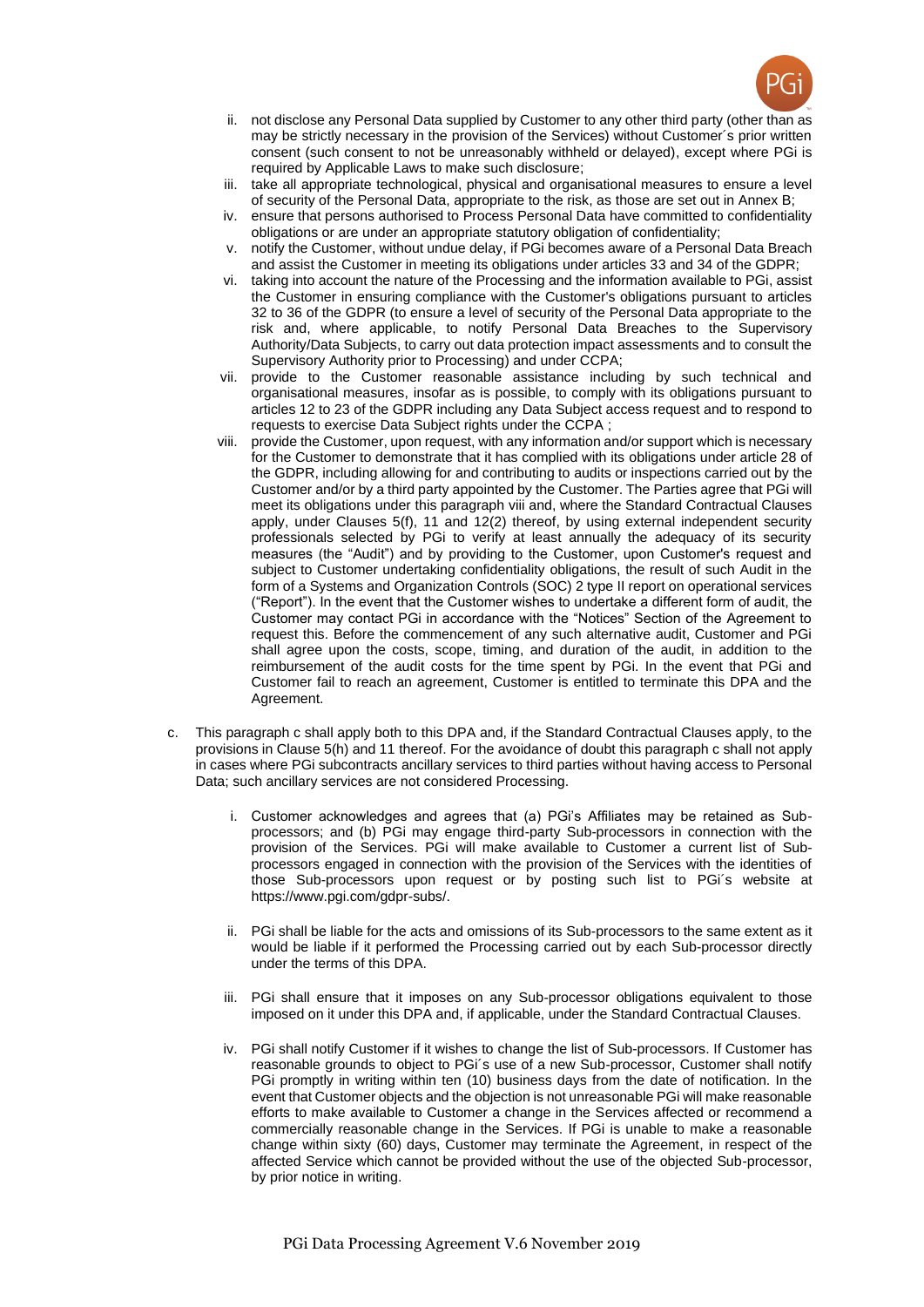

- d. During the Term of the Agreement, Customer can, subject to limitations set out in Applicable Laws, access the Personal Data at any time and, subject to technical limitations, may export and retrieve such Personal Data upon request or through the customer portal. On termination of this DPA, Customer hereby instructs PGi to delete the Personal Data Processed by PGi in its capacity as Processor within a reasonable period of time and in any event within 13 months of billing inactivity on a Customer account, unless PGi is required to retain such data for a further period in order to comply with Applicable Laws.
- e. PGi will not independently respond to requests from Customer's end users without Customer's prior written consent, except where required by Applicable Laws.

#### **3. Term**

This DPA shall become effective when signed by both parties. Its duration shall depend on the duration of the Agreement. Termination of the Agreement shall therefore automatically result in termination of this DPA.

#### **4. Limitation of liability**

The Sections of the Agreement "Indemnity" and "Limitation of Liability" shall apply to the parties to this DPA and to the Standard Contractual Clauses and in such respect: (i) any references to Customer shall include Customer's Affiliates which are parties to this DPA, (ii) any references to PGi shall include the PGi entity entering into the Standard Contractual Clauses, and (iii) the term "Liability" shall have the meaning set out in the Agreement.

The total Liability, subject to the Agreement, of PGi (including that of PGi's Affiliates and suppliers) to Customer and Customer's Affiliates arising out of or in connection with this DPA or a breach of EU Data Protection Legislation, shall be limited to 12 months' Charges paid or payable for the Services during the year in which the Liability arises.

PGi does not intend to Process Special Categories of Personal Data on behalf of Customer and the Parties agree that no such data will be Processed under this DPA. If Customer submits or allows Data Subjects to submit such data, Customer acknowledges that it does so at its own risk and agrees to take responsibility for such Processing and shall indemnify and hold PGi and its Affiliates harmless against any costs, liability, damages, loss, claims or proceedings which may arise out of such Processing.

#### **5. International data transfers outside the EEA**

a. The terms in this Section 5 shall apply to the Processing of Personal Data by American Teleconferencing Services Ltd. (the "**Data Importer**") in the course of providing the Services.

#### **b. Privacy Shield Certification**

- i. PGi confirms that the Processing of Personal Data transferred from the EEA, Switzerland, and the United Kingdom after it ceases to be a member state of the EU, to the Data Importer will be covered by the Data Importer's Privacy Shield certification, which the Data Importer will maintain throughout the Term of this DPA.
- ii. PGi will notify the Customer in writing in the event that (i) such certification ceases to be effective, is revoked or withdrawn, (ii) its status is otherwise challenged by a competent regulatory authority, or (iii) the Data Importer makes a determination that it can no longer meet its obligations under the Privacy Shield.

#### **c. Application of the Standard Contractual Clauses**

- i. This Clause c and the Standard Contractual Clauses shall apply in the event that (i) Clause b.i ceases to be effective during the Term of this DPA or (ii) the Customer elects not to rely on the Data Importer's Privacy Shield certification, by stating so in the Agreement, The Standard Contractual Clauses shall apply to: (i) Customer and all Customer Affiliates that are located within the EEA, Switzerland and the UK after the UK has ceased to be a member state of the EU that have subscribed to the Services and which will be considered Data Exporters for the purposes of the Standard Contractual Clauses, and (ii) to American Teleconferencing Services Ltd., which will be considered Data Importer.
- **ii.** The Standard Contractual Clauses apply only to Personal Data that is transferred from the EEA, Switzerland and/or the UK after the UK has ceased to be a member state of the EU, to outside the UK, EEA and Switzerland as applicable, either directly or via onward transfer,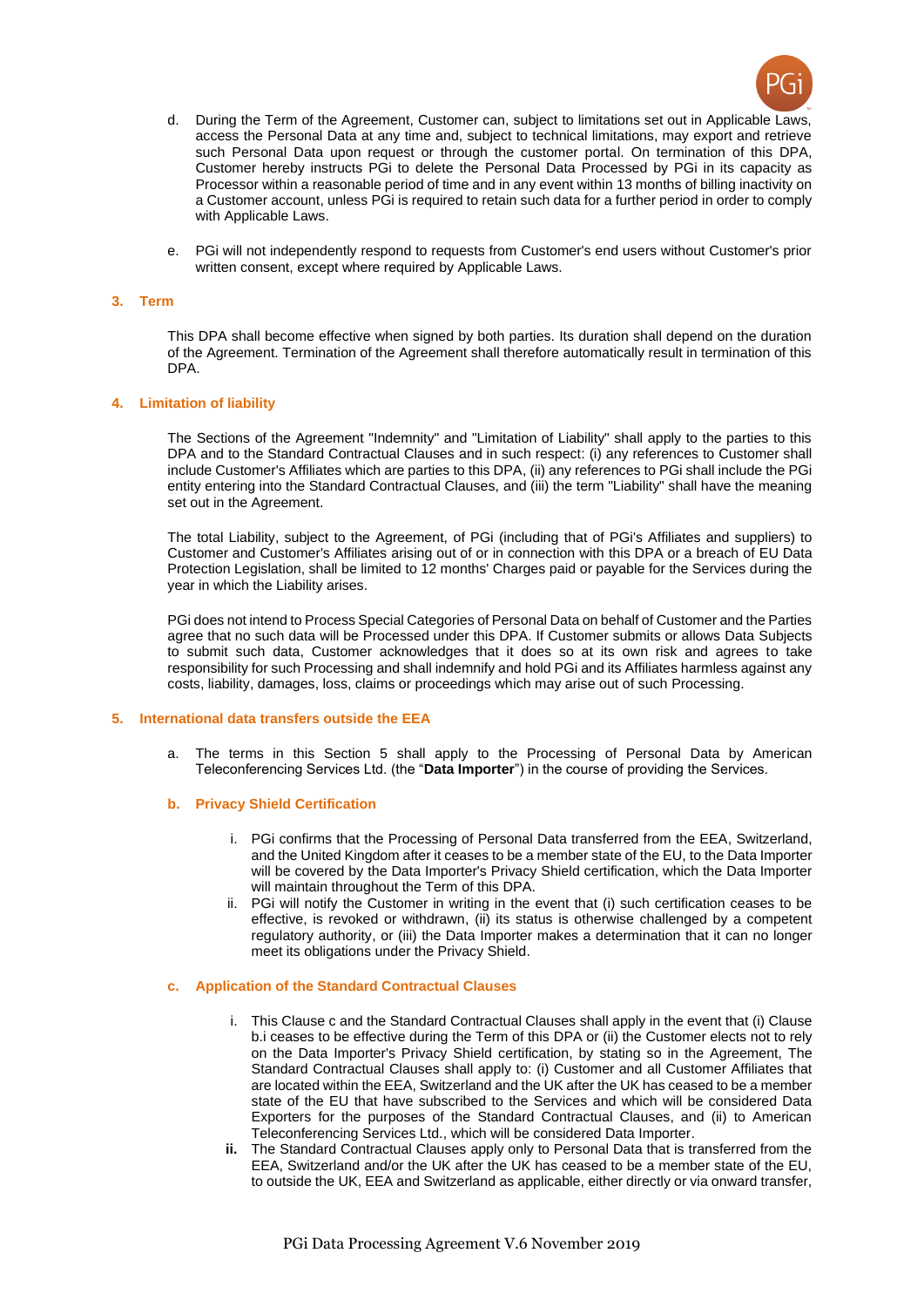

to any country or recipient: (i) not recognized by the European Commission as providing an adequate level of protection for personal data (as described in the GDPR) or, (ii) with regard to Personal Data transferred from Switzerland, as per Article 6(1) of the Swiss Federal Data Protection Act. Notwithstanding the foregoing, the Standard Contractual Clauses will not apply if PGi has adopted appropriate safeguards in light of article 46 of the GDPR or any of the conditions set forth in article 49 of the GDPR occur**.** 

#### **d. Switzerland**

Where Personal Data is transferred from Switzerland outside of Switzerland, the definition of Personal Data shall under the Standard Contractual Clauses have the meaning assigned under the Swiss Federal Data Protection Act and, in accordance with Clause 9 of the Standard Contractual Clauses, the Data Exporter shall have the right to invoke the law of the EU or Swiss Customer Affiliate from which data originated (for EU and Swiss data, respectively).

## **e. Certification of Deletion**

The parties agree that the certification of deletion of Personal Data that is described in Clause 12(1) of the Standard Contractual Clauses shall be provided by the Data Importer to the Data Exporter only upon Data Exporter's request.

#### **f. Conflict**

The provisions in this DPA are intended to be clarifications as to how the parties will meet their obligations under the Standard Contractual Clauses. In the event that any of these provisions contradicts the Standard Contractual Clauses, then the Standard Contractual Clauses shall prevail to the extent of the contradiction.

## **6. CALIFORNIA CONSUMER PRIVACY ACT OF 2018**

- a. PGi is a "Service Provider" as defined in CCPA Section 1798.140(v).
- b. Customer discloses Personal Data to PGi solely for: (i) a valid business purpose; and (ii) PGi to perform the Services.
- c. PGi is prohibited from: (i) selling Personal Data; (ii) retaining, using, or disclosing Personal Data for a commercial purpose other than providing the Services; and (iii) retaining, using, or disclosing the Personal Data other than as permitted by the Agreement.
- d. PGi understands and certifies that it will comply with the prohibitions outlined in Section 6.3.
- e. PGi may engage other Service Providers (as defined under the CCPA), to assist in providing the Services to Customer ("Sub-Service Providers"). PGi will ensure Sub-Service Providers comply with the CCPA and the provisions of this DPA, including certification by Sub-Service Providers that they understand the provisions and will comply with them.

## **7. Legal effect**

This DPA is between Customer and, as applicable, the PGi entity which is a party to the Agreement and (save to the extent that this DPA and/or the Standard Contractual Clauses provide otherwise) is governed by the law specified in the Agreement and subject to the jurisdiction of the courts specified in that Agreement. In addition, American Teleconferencing Services Ltd, d/b/a Premiere Global Services is a party to the Standard Contractual Clauses in Annex A. Notwithstanding the signatures below of any other PGi entity, such other PGi entities are not a party to this DPA or the Standard Contractual Clauses.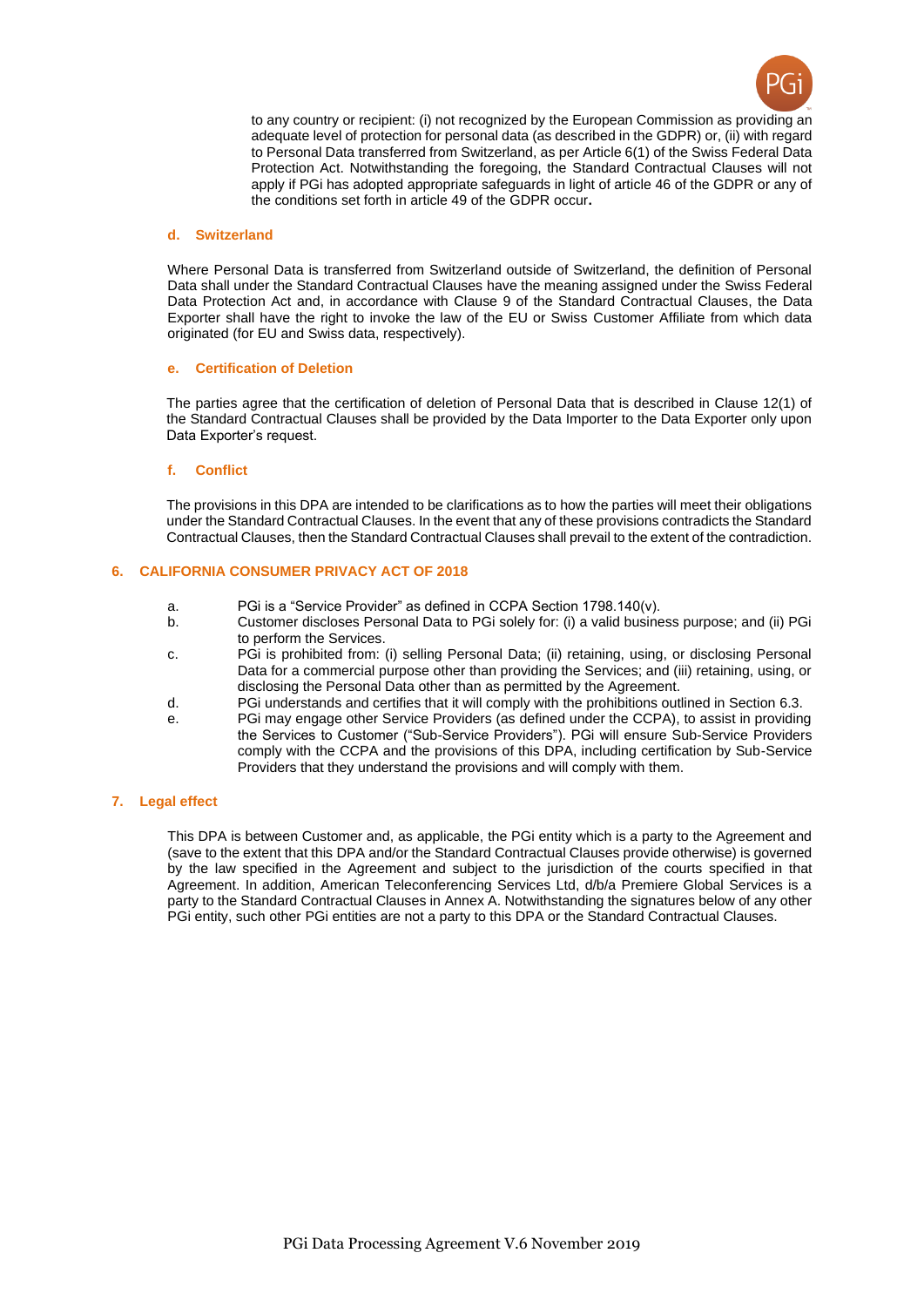

In witness whereof, each of the undersigned companies have caused this DPA to be signed and delivered by its duly authorized representatives.

| <b>Customer Company Name</b>                                           |                                                    |  |
|------------------------------------------------------------------------|----------------------------------------------------|--|
| Authorized signature:                                                  |                                                    |  |
| Name:                                                                  |                                                    |  |
| Title:                                                                 |                                                    |  |
| Date:                                                                  |                                                    |  |
| American Teleconferencing Services Ltd, d/b/a Premiere Global Services |                                                    |  |
| Authorized signature:                                                  | Richard Brown (Apr 22, 2020)                       |  |
| Name:                                                                  | <b>Richard Brown</b>                               |  |
| Title:                                                                 | Vice President of North America & EMEA - Deal Desk |  |
| Date:                                                                  | Apr 22, 2020                                       |  |
| Premiere Conferencing (Ireland) Ltd.                                   |                                                    |  |
| Authorized signature:                                                  | Richard Brown (Apr 22, 2020)                       |  |
| Name:                                                                  | <b>Richard Brown</b>                               |  |
| Title:                                                                 | Vice President of North America & EMEA - Deal Desk |  |
| Date:                                                                  | Apr 22, 2020                                       |  |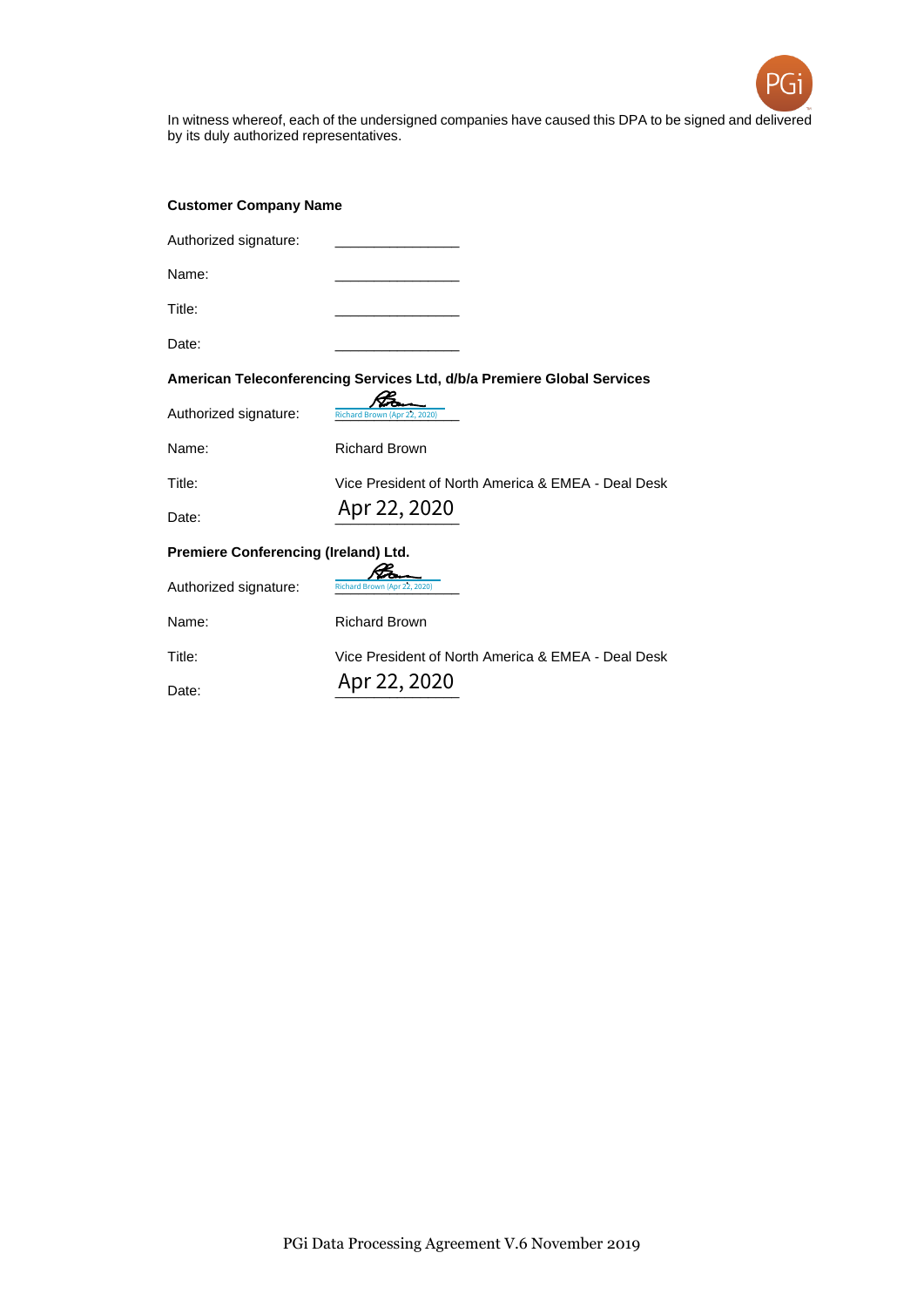

#### **ANNEX A**

#### **STANDARD CONTRACTUAL CLAUSES**

The Standard Contractual Clauses are available at the following link [http://eur-lex.europa.eu/legal](http://eur-lex.europa.eu/legal-content/EN/TXT/?uri=celex:32010D0087)[content/EN/TXT/?uri=celex:32010D0087](http://eur-lex.europa.eu/legal-content/EN/TXT/?uri=celex:32010D0087) . The parties hereby agree that by reference to this link the Clauses shall be deemed incorporated into this DPA and made an integral part of it.

The parties to these Standard Contractual Clauses agree that the details required under Appendix 1 thereof are set out under paragraph 2.1 of the DPA to which these Standard Contractual Clauses are annexed and the security measures required under Appendix 2 to the Standard Contractual Clauses are those set out under paragraph 2.2.3 of such DPA. The parties further agree that paragraph 4 "Limitation of Liability" of such DPA shall apply to these Standard Contractual Clauses.

#### **Customer company name**

#### **On behalf of the Data Exporter:**

Name (written out in full):

Position:

Address:

Signature……………………………………….

(stamp of organisation)

## **American Teleconferencing Services Ltd. d/b/a Premiere Global Services**

## **On behalf of the Data Importer:**

Name (written out in full): Richard Brown

Position: Vice President of North America & EMEA - Deal Desk

Address: 2300 Lakeview Parkway, Suite 300. Alpharetta, GA 30009 United States

Signature<sup>Richard Brown</sup> (Apr 22, 2020) ...........................

(stamp of organisation)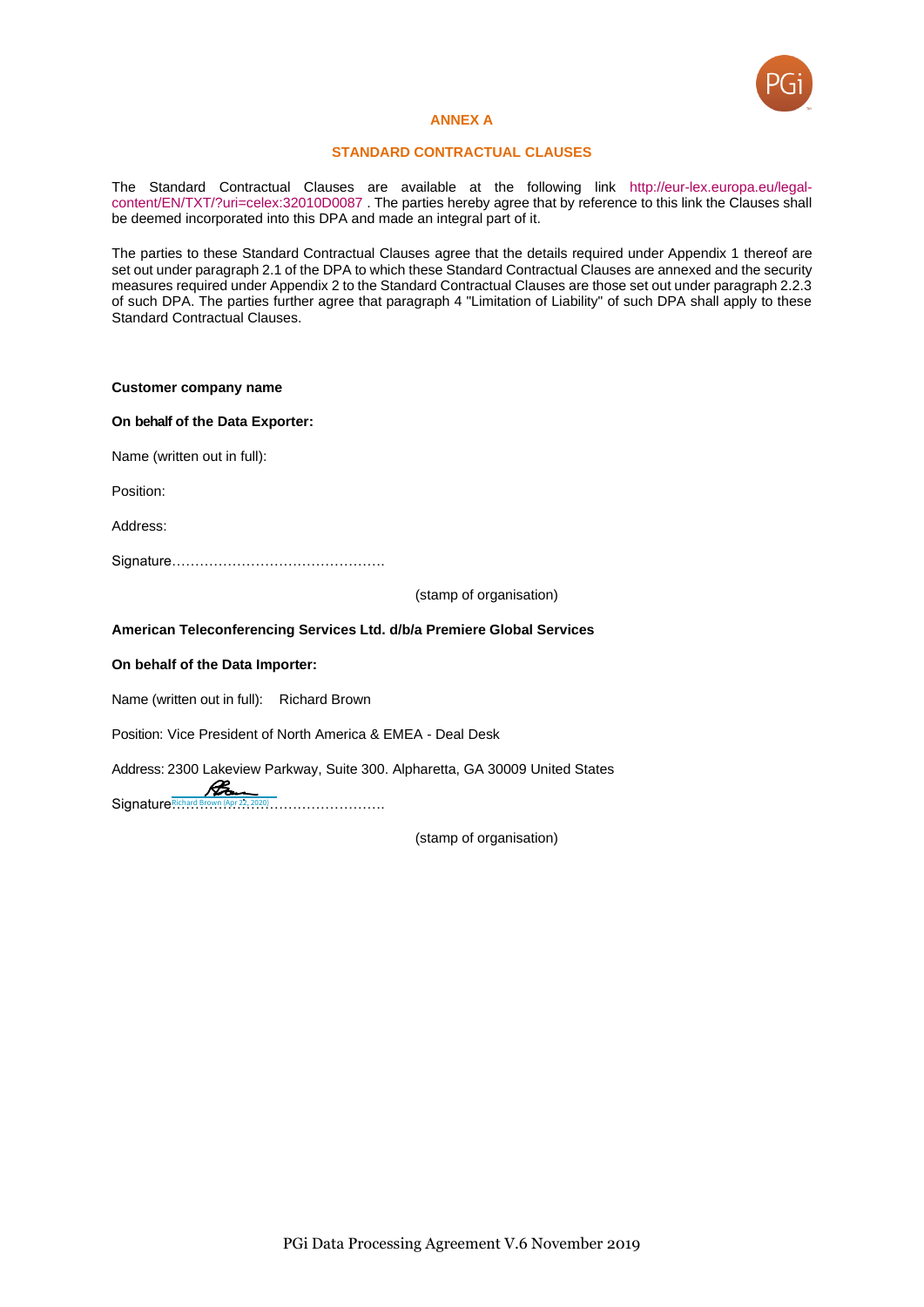

## **ANNEX B - SECURITY MEASURES**

## **1. Access control to premises and facilities**

Measures must be taken to prevent unauthorized physical access to premises and facilities holding personal data. Measures shall include:

- Access control system
- ID reader, magnetic card, chip card or security guard
- (Issue of) keys
- Door locking (electric door openers etc.)
- Alarm system, for example video/CCTV monitor
- Logging of facility exits/entries

# **2. Access control to systems**

Measures must be taken to prevent unauthorized access to IT systems. These must include the following technical and organizational measures for user identification and authentication:

- Password procedures (incl. special characters, minimum length, forced change of password)
- No access for guest users
- Management of system access
- Access to IT systems subject to approval from business management and IT system administrators

## **3. Access control to data**

Measures must be taken to prevent authorized users from accessing data beyond their authorized access rights and prevent the unauthorised [input, reading, copying, removal] modification or disclosure of data. These measures shall include:

- Differentiated access rights by role
- Access rights defined according to duties
- Automated log of user access via IT systems
- Measures to prevent the use of automated data-processing systems by unauthorised persons using data communication equipment

## **4. Disclosure control**

Measures must be taken to prevent the unauthorized access, alteration or removal of data during transfer, and to ensure that all transfers are secure. These measures shall include:

- Encryption using a VPN or SSL/TLS for remote access, transport and communication of data.
- Prohibition of portable media

# **5. Input control**

Measures must be put in place to ensure all data management and maintenance is logged.

Measures should include:

- Logging user activities on IT systems
- Ensure that it is possible to verify and establish which personal data have been input into automated data-processing systems and when the data were input;

## **6. Job control**

Measures should be put in place to ensure that data is processed in compliance with the data importer's instructions. These measures must include:

- Unambiguous wording of contractual instructions
- Fulfilment of instructions by proper design of processes and procedures.